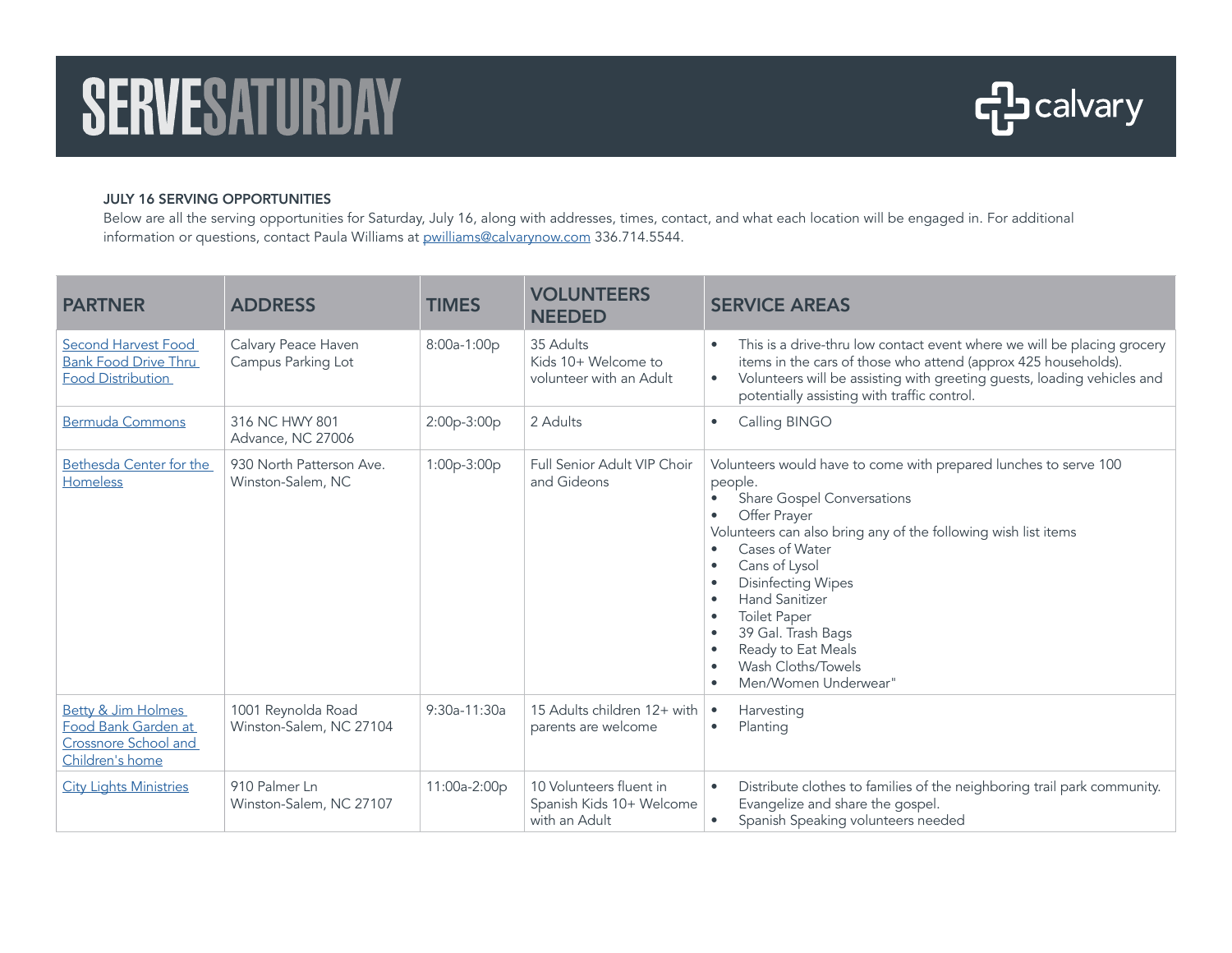| <b>PARTNER</b>                                                          | <b>ADDRESS</b>                                                                                      | <b>TIMES</b>  | <b>VOLUNTEERS</b><br><b>NEEDED</b>                                                                                                    | <b>SERVICE AREAS</b>                                                                                                                                                                                                                                                                                                              |
|-------------------------------------------------------------------------|-----------------------------------------------------------------------------------------------------|---------------|---------------------------------------------------------------------------------------------------------------------------------------|-----------------------------------------------------------------------------------------------------------------------------------------------------------------------------------------------------------------------------------------------------------------------------------------------------------------------------------|
| <b>Cornatzer Elementary</b>                                             | 552 Cornatzer Rd<br>Mocksville, NC 27028                                                            | 10:00a-12:00p | 4 Adults                                                                                                                              | Clean/Pressure Wash Playground<br>$\bullet$                                                                                                                                                                                                                                                                                       |
| Davie Hunger Fighters                                                   | Meeting at Calvary West<br>and then leaving to go to<br>individual food drop-off<br>locations       | 9:00a-11:00a  | 8 sets of 2-4 people. (At<br>least two adults preferred.<br>Preferably no Davie High<br>Students due to the nature<br>of the project) | 8 sets of people needed to put together food bags and deliver to 48<br>$\bullet$<br>locations (6 locations per set of people)                                                                                                                                                                                                     |
| Davie Pregnancy Care<br>Center                                          | 491 Madison Rd<br>Mocksville, NC 27028                                                              | 9:00a-12:00p  | 4 adults (Children capable<br>of cleaning are welcome)                                                                                | Deep cleaning entire building<br>$\bullet$<br>Cleaning windows, baseboards, floors, etc.<br>$\bullet$                                                                                                                                                                                                                             |
| Davie Pregnancy Care<br>Center                                          | 491 Madison Rd<br>Mocksville, NC 27028                                                              | 9:00a-12:00p  | 3 Adults                                                                                                                              | Painting bathroom walls<br>$\bullet$                                                                                                                                                                                                                                                                                              |
| Family Promise of Davie<br>County                                       | 793 S Main St.<br>Mocksville, NC 27028<br>836 S. Salisbury<br>Mocksville, NC 27028                  | 10:00a-1:00p  | 8-10 Adults                                                                                                                           | <b>Trimming Bushes</b><br>Pressure washing two homes (Bringing own pressure washer is<br>$\bullet$<br>preffered but may not be required)                                                                                                                                                                                          |
| FROG South Side                                                         | 2009 Peachtree St<br>Winston-Salem, NC                                                              | 10:00a-12:00p | 5 Adults                                                                                                                              | VBS clean up and reorganize<br>$\bullet$                                                                                                                                                                                                                                                                                          |
| <b>Healing Ministries</b>                                               | Life Center 3029 Waughton<br>St Suite 146<br>Winston-Salem, NC                                      | 11:00a-2:00p  | 4 Adults                                                                                                                              | Make gift bags<br>$\bullet$<br>Childrens crafts/board games<br>Serve snack<br>Read to children                                                                                                                                                                                                                                    |
| On Wings Like a Dove<br>Collecting and<br>assembling treasure<br>boxes  | 501 South Main St.<br>Winston-Salem, NC                                                             | 10:00a-12:00p | 8 Adults<br>Middle and HS can come<br>with parent                                                                                     | Collect supplies for children Treasure Boxes<br>Assemble shoeboxes (Treasure boxes)<br>$\bullet$<br>Items Collect Boy item ages 4-16yrs<br>$\bullet$<br>Items Collect Girl items ages 4-16<br>Items that can fit in a shoebox: toothpaste, brushes, hair supplies,<br>small toys, balls, cars, small dolls, small coloring books. |
| On Wings Like a Dove<br>Rolling Hills Children<br>Sidewalk Bible School | Meet at 501 S Main Street<br>Bible school will be held at<br>770 Ferrell Court<br>Winston-Salem, NC | 12:00p-2:00p  | 4 Adults                                                                                                                              | Children's craftbook activity - help children assemble and design a<br>$\bullet$<br>craftbook                                                                                                                                                                                                                                     |
| <b>Salem Pregnancy Center</b>                                           | 3001 Maplewood<br>Winston-Salem NC                                                                  | 9:00a-12:00p  | 10 Adults or teens 16+                                                                                                                | Organize supplies<br>Sort Items<br>$\bullet$                                                                                                                                                                                                                                                                                      |